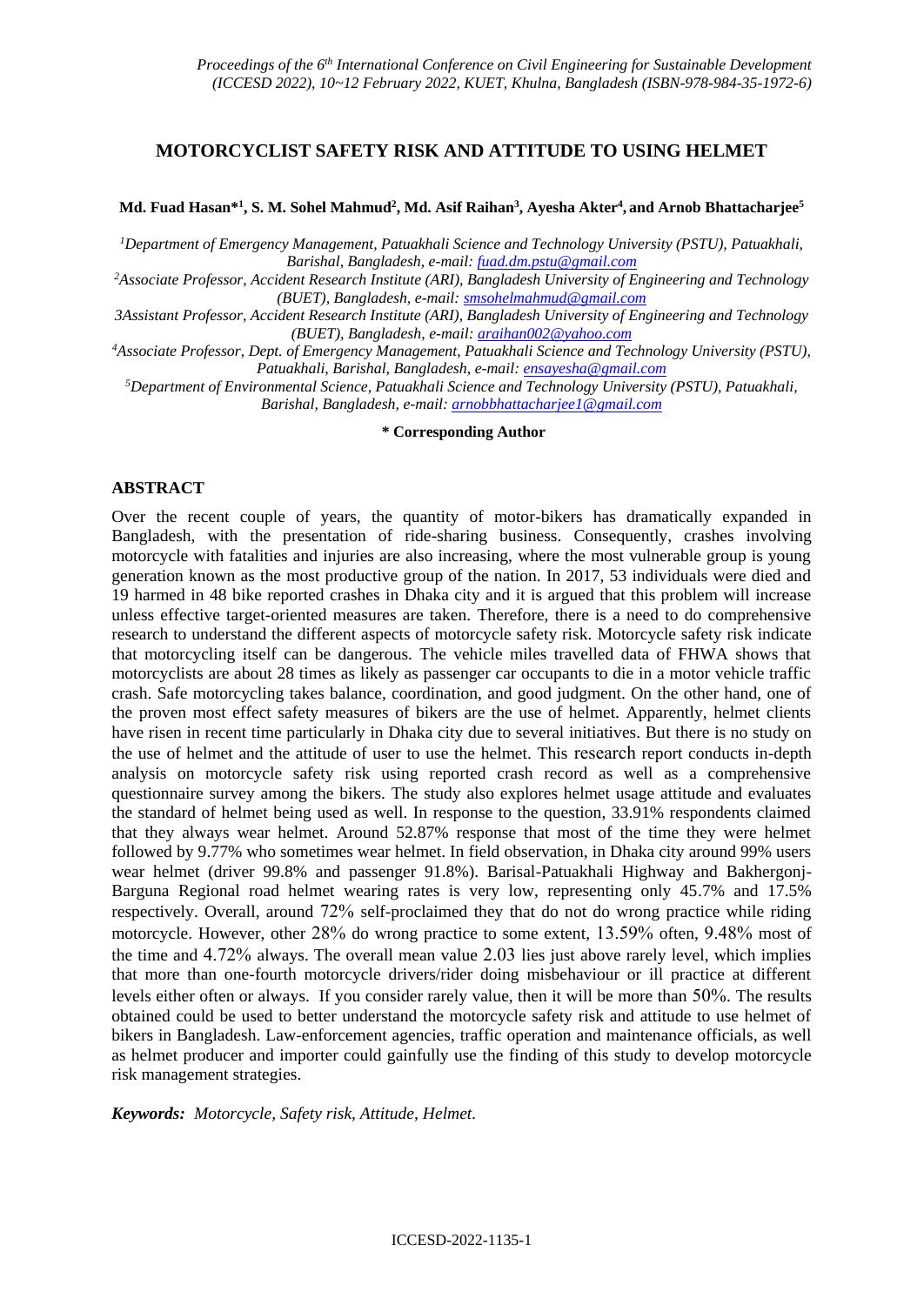*6 th International Conference on Civil Engineering for Sustainable Development (ICCESD 2022), Bangladesh*

# **1. INTRODUCTION**

Motorcycle crash is a concerning issue for the developing countries especially for Bangladesh. Therefore, ensuring motorcyclist safety is crying need to control the fatality and injury from crashes for Bangladesh. Motorcycle injuries establish a significant however disregarded rising general medical issue in developing countries and contribute fundamentally to the general street traffic injuries. Bike injuries are among the main sources of handicap and deaths (Chalya et al., 2010). Over the recent couple of years, the quantity of motor-bikers has dramatically expanded in Bangladesh, with the presentation of ride-sharing business. Consequently, crashes involving motorcycle with fatalities and injuries are also increasing, where the most vulnerable group is young generation known as the most productive group of the nation. In 2017, 53 individuals were died and 19 harmed in 48 bike reported crashes in Dhaka city and it is argued that this problem will increase unless effective target-oriented measures are taken. Therefore, there is a need to do comprehensive research to understand the different aspects of motorcycle safety risk.

On the other hand, one of the proven most effect safety measures of bikers are the use of helmet. Apparently, helmet clients have risen in recent time particularly in Dhaka city due to several initiatives. But there is no study on the use of helmet and the attitude and behaviour of user to use the helmet. This study focus area is to identify the motorcycle safety issues and to find out the attitude and behaviour towards using helmet. This report presents the findings of motorcycle safety risk using reported crash record as well as a comprehensive questionnaire survey among the bikers. The study also explored helmet usage attitude and behaviour. Attempt is also made to evaluate the perceived standard of helmet being used. The results obtained could be used to better understand the motorcycle safety risk and attitude to use helmet of bikers in Bangladesh. Law-enforcement agencies, traffic operation and maintenance officials, as well as helmet producer and importer could gainfully use the finding of this study to develop motorcycle risk management strategies.

In Bangladesh Rahman and Farah. (2012) conduct a study to estimate the predominance of protective helmet use and to decide the components that impact the rebelliousness in head protector use among the motorcyclist in Bangladesh. But they don't mention about behavior and attitude to using helmet. Pervaz et al., (2019) conduct their study to find the overall causes of motorcycle crashes and cause of injury and death rate. Hence, a big reason of bike crashes is not using helmet is showed but the attitude and behavior to using helmet is not clear. In another research in America by Ross et al, (2011) conduct research determine undergraduate student's helmet use attitudes and practices as head protector as per the Theory of Planned Behavior (TPB). Here, Helmet use attitude and behaviour are reviewed but motorcyclist safety risk is not clear.

The essential focal point of the study of Akl et al (2018) was to assess the Helmet use among Motorcycle riders just as the Helmet quality in Lebanon. Yu (2011) identify causes of not using helmet and the consequences of not using helmet. According to Houston and Richardson (2007), enforcement of strict regulations and law is important to ensure the use of helmet as protective equipment. Kraus (1994) stated that there are many contrasting conclusions with respect to what standard is the best and whether to wear a helmet or not.

To merge those solutions of previous studies and evaluate the overall scenario of motorcycle safety risk and attitude to using helmet in Bangladesh this research is conducted.

# **2. METHODOLOGY**

### **2.1 Questionnaire Development**

After an inclusive literature review (e.g., Suwanprateeb, et al., 2018 and Hadiuzzamann et al., 2019) on the design and formation of questionnaire, a preliminary questionnaire was drafted. The preliminary questionnaire was tested to see whether the questions are correctly understood, and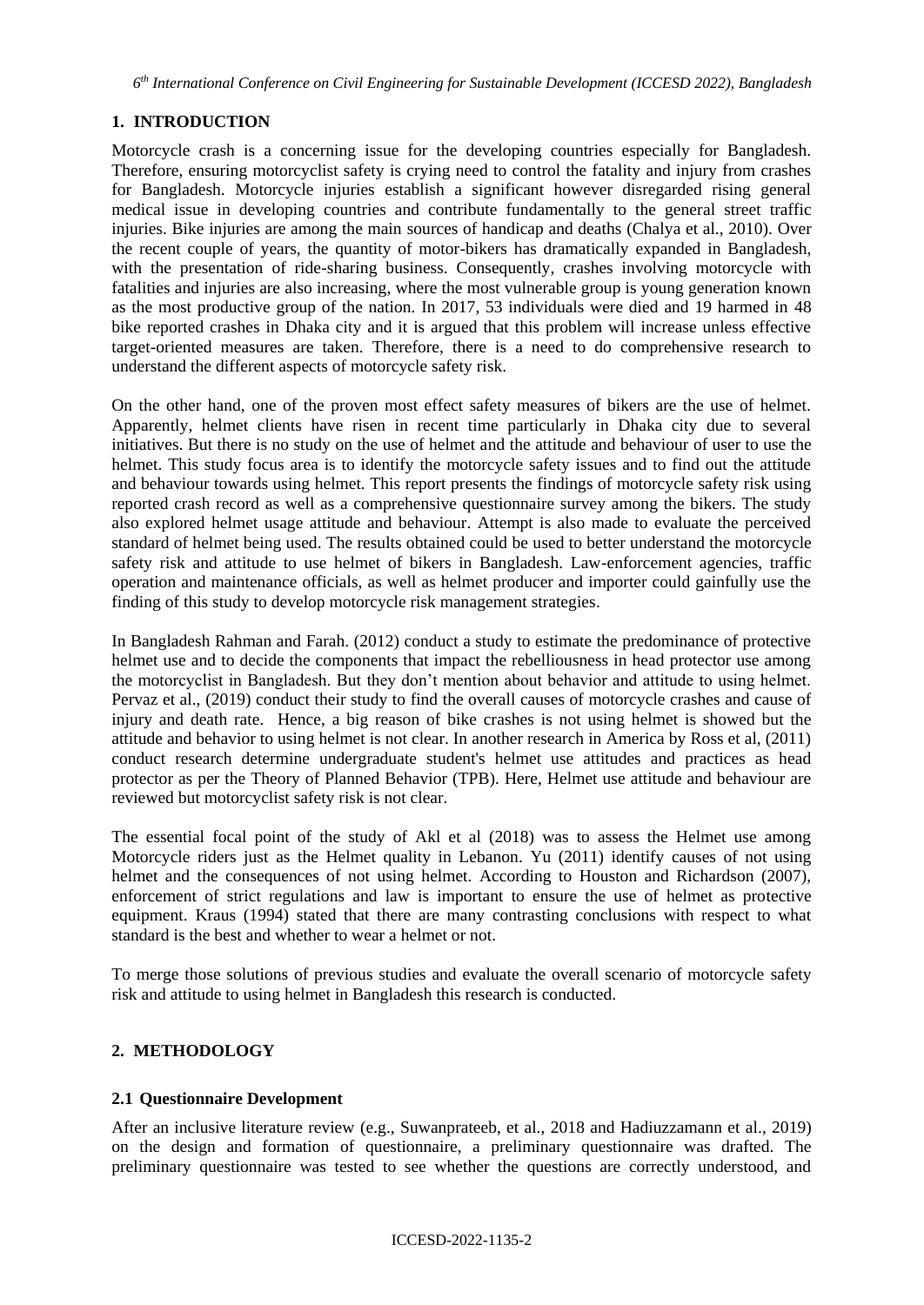meaning are properly interpreted by the responders to avoid possible bias due to misinterpretation or misunderstanding. Reliability and level of acceptability of the questions are also assessed to see the whether the questionnaire is adequate enough to evaluate the target objective. Moreover, the questionnaire is shared with several experts to get their opinions and suggestions for further improvement. Finally, after necessary modification with the incorporation of test feedback, experts' comments and suggestions, final questionnaire is fixed for online survey. The questionnaire comprises in total 46 questions. Entire questionnaire has been divided into five different groups including demography of the participants, general understanding and behaviour, attitude related to helmet use, attitudes related to driving behaviour and motorcyclists' behaviour (what they practice as a motorcyclist).

### **2.2 Survey Design**

Due to COVID-19 pandemic, the questionnaire survey was conducted by using both face to face in person interview and online platform via google form. The ratio was almost fifty-fifty i.e. around 50% responses was taken from face to face contact survey and other 50% from online survey. The google form was circulated by E-mail and using social media e.g. FacebookCrash data of Bangladesh are collected from Bangladesh Police record file as secondary data of our research. Total number of road crashes, motorcycle crashes, fatalities, injuries (both grievous and simple), casualties in total road crash as well as in motorcycle crash from 1998 to 2015. Purpose of this data is to describe the crashes rate and trend, fatalities rate and trend, as well as casualties and injuries rate and trend of Bangladesh for last Seventeen (1998-2015) consecutive years. Overall crashes, injuries, casualties and fatalities are analyzed and contribution or share of motorcycle crashes with those also analyzed. Some other data were from Bangladesh Police record file, ARI record file and BBS. These data are mainly statistical data like total number of registered bike, total number of accidents in Dhaka and outside Dhaka city, total death rate and injury date.



Figure 1: Study area indicating face to face interview's zone.

### **3. ANALYSIS AND RESULTS**

#### **3.1 Respondent Profile**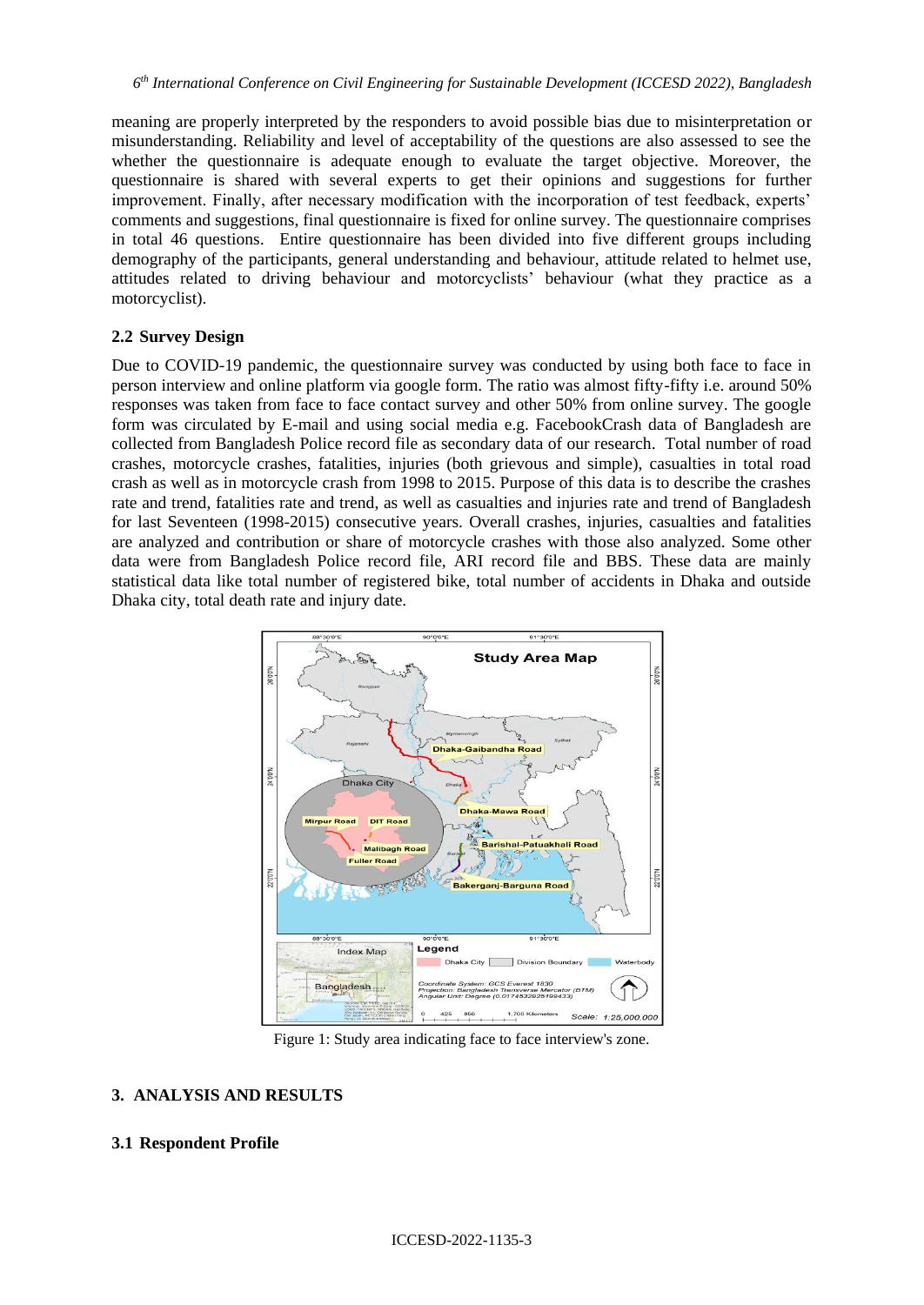A total of 174 responders completed the online and face to face survey. According to gender perception male and female contribute for 93.1% and 6.9% of total respondents respectively. From those 105 (60.34%) respondents drive inside Dhaka city and else 69(39.66%) respondent drive outside Dhaka city. In age analysis, below 18 years is 2 (1.15%) persons, from 18 to 24 years are 44 (25.29%), from 24 to 30 years are 69 (39.66%), from 30 to 36 years are 24 (13.79), from 36-42 years are 14 (8.05%), from 42 to 48 years are 11 (6.32%), from 48 to 54 years are 6 (3.45), and above 54 years are 4 (2.3%) in number. In analysis of education status, we can see which have no formal education are 1.72 in percentage. Up to primary 4.6%, up to secondary school 5.75% and up to higher secondary 18.97%, Graduate respondents are 39.66% and 29.31% have the degree of post-graduation. Around 45.98% of respondents have monthly income less than 20 thousand, 28.74% have twenty to forty thousand monthly income, 17.24% have forty to sixty thousands monthly income, 6.32% have sixty to eighty thousands monthly income, 0.57% have eighty thousand to one lakh monthly income and 2 persons (1.15%) have more than one lakh monthly income in BDT. In analysis of current profession of respondents Govt. employee, Private employee, Self-employed (Business), Student, Other are 13.79%, 19.54%, 24.14%, 31.03% and 11.49% respectively. Of total respondents, 33 (19.97%) persons are professional motorcycle drivers and others (74.14%) are non-professional. From non-professional, 25.86%, 4.02%, 16.09%, 2.3% and 35.06% drive their bike mainly for job, shopping, education, drop-off and pickup and others purpose respectively. In terms of average time spent on motorcycle riding daily, it is found that 12.64%, 51.15%, 22.41%, 5.75%, 4.6%, and 3.45% of motorcycle drivers spent less than one hour, one to three hours, three to five hours, five to seven hours, seven to nine hours and more than nine hours in motorcycle riding respectively. Around 24.71% respondents have experience of 1-2 years of driving, 31.03% respondents have experience of 3-4 years of driving, 17.82% respondents have experience of 5-6 years of driving, 14.94% respondents have experience of 7-8 years of driving, 4.6% respondents have experience of 9-10 years of driving and 6.9% respondents have experience of more than 10 years of driving motorcycle. It is also seen that 35.06%, 25.86%, 15.52%, 11.49%, 0.57%, 4.6% of respondents got their license 1-2 years, 3-4 years, 5-6 years, 7-8 years, 9-10 years, more than 10 years ago respectively. Whereas 6.9% (12 in number) of respondents have no license at all. Regarding the crash experience, more than one third respondents, 67 (39.51%) respondents experienced at least one crashes in last one year (1 -2 crashes 32.76%, 3-5 crashes 5.17% and more than 5 crashes 0.57%).

### **3.2 Uses of Motorcycle and Safety Risk in Bangladesh**

### **3.2.1 Motorcycle Trends and Uses**

In 1971, during the year of independence, the total number of registered motorized vehicles was 0.88 million (BBS, 2018) and in 2019, it becomes 4.3 million excluding informal non-registered motorized vehicle, increased by 48 times within these 49 years. Among them, increase of motorcycle ridership is quite significant, 0.24 million in 1971 to 2.9 million in 2019 (BRTA, 2020). Therefore, motorcycle alone increased by around 115 times. In contrary, other vehicles excluding motorcycle increase by only 23 times. Last five years it has increased in an exponential manner, around 205% from 2015 to 2019. In case of Dhaka city, this figure goes to 187%. Increase affordability, gradual improvement of road network particularly rural roadway section, added benefit of navigation particularly in congested road of city area, development local motorcycle industry (around 80% are now either manufactured or assemble within the country) are attributed to the major cause of dramatic increase of motorcycle. Moreover, recent app-based bike sharing facility is also considered as one of the reasons for increasing ownership of motorcycle, primarily in city area (Wadud, 2020). It is seen that more than two-third of motorized vehicle are motorcycle alone in Bangladesh (67%). In case of Dhaka city, this figure is 48% as motor car or private car constitute a significant share in Dhaka city (19%) (BRTA, 2020). Though, motorcycle contributed more than 65% of all registered vehicle in Bangladesh, the percent of motorcycle according to the number of household is comparatively lower than many other countries5. Thailand has the highest number of households that own motorcycle (87%), followed by Vietnam (86%), Indonesia (85%), Malaysia (83%), China (60%). Whereas in Bangladesh, motorcycle ownership per 100 households is around 8, that is around 5.5 times lower than our neighbor country India (45%) and Pakistan (43%) (Yau, K.K.W., 2004).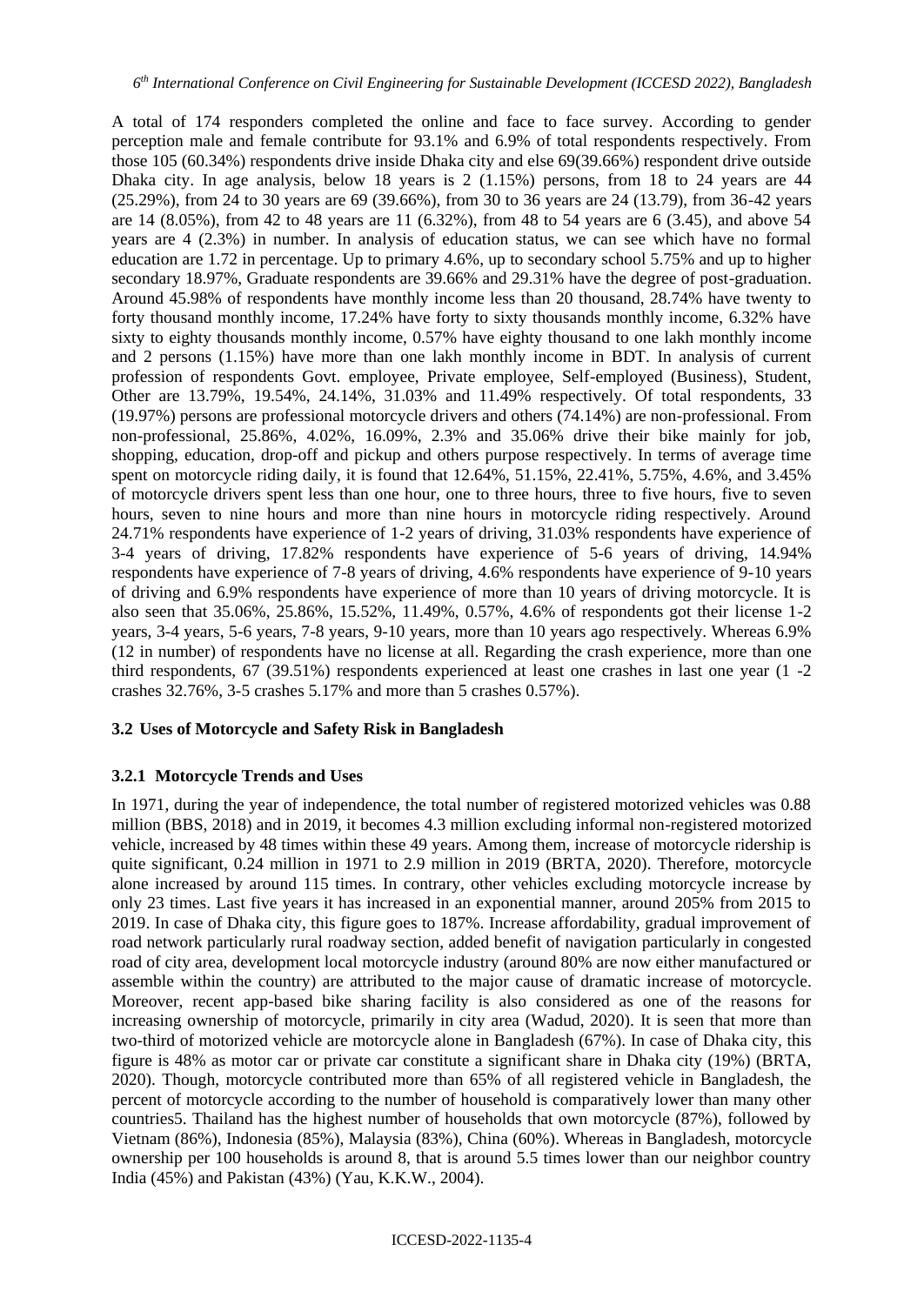### **3.2.2 Safety Risk**

Though number of motorcycles is low in compare to many countries and mage cities as represented in the previous section, safety risk is very high in terms of crash and casualty statistics. According to some published literature, Bangladesh has the highest death rate with 28.4 per Ten Thousand. Where, the second highest for Cambodia is 11.9 and then Lao 11.5. Bhutan has the lowest death rate of motorcyclists (Figure 2). With rising number of motorcyclists, the number of crashes with fatal and injury rates are also increasing where the most vulnerable group is young generation known as most productive group of nation. Motorcyclists are 26 times more likely to die in crashes. In 2017, 53 individuals were died and 19 harmed in 48 bike crashes in Dhaka city. In Bangladesh total number of registered motorcycles is increased from 42% to 55% of total registered motor vehicle from 1998 to 2015. The share of motorcycle crashes and fatalities were only 5 and 3 percent in 1998 and it climbed to 15 and 9 percent respectively in 2015, almost 3 times increased within this 17 years period.



Figure 2: Motorcyclist's death rates of some Asian countries (Pervaz et al., 2019; Wadud, 2020; WHO, 2013)

## **3.3 Attitude and Behaviour to Using Helmet**

#### **3.3.1 Use of Helmet**

According to the response, 33.91% respondents claimed that they always wear helmet. Around 52.87% response that most of the time they were helmet followed by 9.77% who sometimes wear helmet. Only 1.72% admitted that they never wear helmet and same percentage of responder very rarely wear helmet while they ride on the motorcycle. During the field observation, different rates of helmet wearing have found in different cities and highways or regional roads. In observational survey, it is found that Dhaka city represents the highest percent of helmet wearing rate, accounting for on average 98.6% (driver 99.8% and passenger 91.8%). Recent initiatives including improving level of enforcement could be attributed with high helmet wearing rate in Dhaka city. In Mawa road, more than 96% drivers were found with helmet, for passenger this figure is 75%. On the other hand, in Gaibandha, only 61% driver were observed with helmet. In case of passenger, it is only 20% i.e. around 80% passengers were found without helmet. In Barisal city, helmet wearing rate has found 56.5% (driver 78.6% and passenger only 8.1%). Barisal- Patuakhali Highway and Bakhergonj-Barguna Regional road helmet wearing rates is poor, representing only 45.7% and 17.5% respectively. In regard to gender difference, 87.2% female passengers found with helmet in Dhaka city. In Mawa road and Gaibandha road, female motorcyclist helmet rate is higher than male. Almost 100% female drivers have found with helmet in both areas. In contrary, no female passenger has found with helmet, whereas there were significant number of female passengers or pillion riders in the motorcycle. Regarding the type of helmet use, more than 50% stated that they use full face closed helmet (53%) followed by open face helmet (39%) and half face closed (9%). According to field observation, in Dhaka city, around 65% motorcycle driver use half face helmet. In case of passenger this share is 47%. Around 50% passengers use open face/hat type helment in Dhaka city, for driver it is 24%. On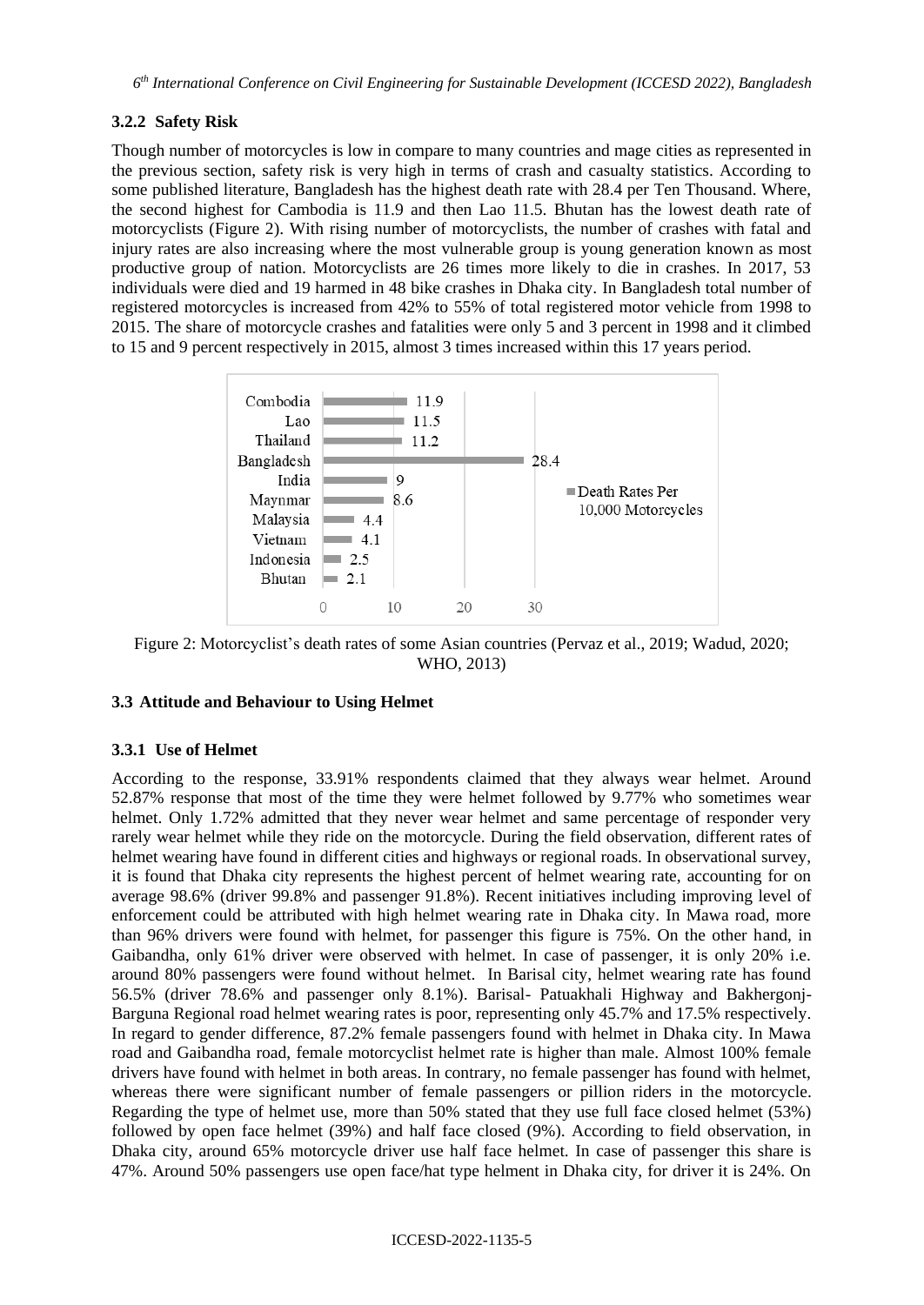average, around 30% motorcycle driver and pillion passenger use open face/hat helmet. In Mawa expressway, 45% are found with full face helmet, which is followed by full face (37%) and open face/hat 17%. In case of passenger, only 18% are found with full face helmet. In outside Dhaka city i.e. Gaibandha, there were no passenger with full face helmet. For driver, only 4% wearied full-face helmet. Around 71% were with half face helmet (69% driver, 86% passenger). More than 25% have found with Open face or hat type helmet or cap. From this observation, it is found that a significant number of riders have found with open face or hat which could be considered as non-standard in terms of safety point of view.

## *3.3.1.1 When people normally do not wear helmet?*

The usual practice of wearing helmet is not same at all time for all users. Different circumstances including road and traffic environment, trip length, time of trip, type of road, area, time of day, weather condition have great influence on this usual practice or normal choice. It is worth mentioning that more than one factors could be equally true for a rider. To get an idea about these influencing conditions, respondents were asked when they normally do not wear helmet. Figure 3 presents the summary of responses in number and percentage.

| When do you not wear helmet?                 | <b>Number</b> | Percent |  |
|----------------------------------------------|---------------|---------|--|
| When riding for a short trip                 | 109           | 62.6    |  |
| During the hot weather                       | 34            | 19.5    |  |
| When I don't anticipate meeting a policeman  | 26            | 14.9    |  |
| During the day time                          | 5             | 2.9     |  |
| During the night                             | 4             | 2.3     |  |
| During weekdays                              | 4             | 2.3     |  |
| During weekend                               | 5             | 2.9     |  |
| When I ride on a local road                  | 21            | 12.1    |  |
| When I ride on highways                      |               | 0.0     |  |
| When share helmet with another pillion rider |               | 0.0     |  |
| Others (please specify)                      | 11            | 6.3     |  |
| Not applicable                               | 31            | 17.8    |  |

Figure 3: When riders don't wear helmet

According to the statement, majority of the people usually do not wear helmet when they ride for a short trip, this is followed by during hot weather, whey they don't anticipate to meet police, when ride on a local road. Among the 174 responders 109 (63%) responders stated that they normally avoid to or don't wear helmet when they are riding for a short trip. Hot weather also a major influencing condition for not wearing helmet. About 20% responders pointed this issue. Not presence of police personnel i.e. low enforcement level is also a triggering issue for not wearing helmet. Around 15 % responders admitted this issue as a factor to avoid helmet, this is followed by riding on local road and others, accounting for 12.1 % and 6.3% respectively. Trip time or day factor also influences few responders for not wearing helmet, which are varies between 2.9 to 2.3 percent.

# *3.3.1.2 Reason for not wearing helmet*

Reasons or couses for not wearing or avoiding helmet might be different for different users. Inspite of having huge benefit, people are not wearing helmet for different factors or reasons. To get an idea about this aspect, the survey asked this direct question about the main reasons for not wearing helmet to the participants with some predefined reasons/factors. The responses are summaries in Figure 4.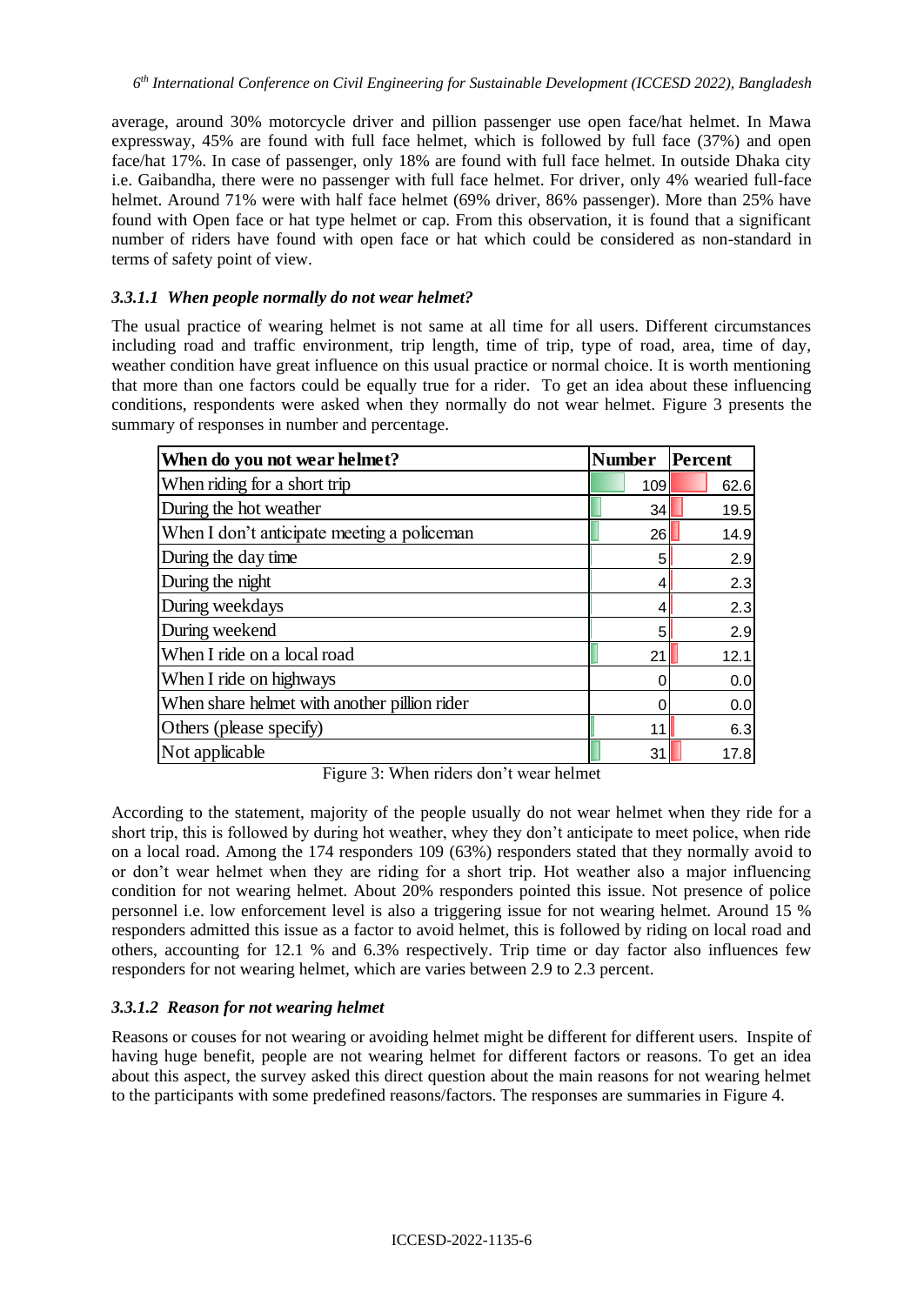*6 th International Conference on Civil Engineering for Sustainable Development (ICCESD 2022), Bangladesh*

| What are the main reasons for not wearing helmet? | <b>Number</b> | Percent |  |
|---------------------------------------------------|---------------|---------|--|
| Uncomfortable                                     | 79            | 45.40   |  |
| Causes vision restriction                         | 31            | 17.82   |  |
| Head or hair damage                               |               | 0.00    |  |
| Costly                                            |               | 4.02    |  |
| Cause neck pain                                   | 15            | 8.62    |  |
| Feel hot                                          | 36            | 20.69   |  |
| Cause suffocation                                 | 37            | 21.26   |  |
| Over confidence                                   | 8             | 4.60    |  |
| Long experience                                   | ◠             | 1.15    |  |
| Riding in low speed local road                    | 38            | 21.84   |  |
| Others                                            | 49            | 28.16   |  |

Figure 4: Reason for not wearing helmet

According to the stated reasons, the leading cause for not wearing helmet is related to the comfortability of wearing helmet. Among 174 responders 79 (45.40%) stated that they don't feel comfortable to wear helmet. Around 22% claims that they do not wear helmet because they ride on the low-speed local road and that is considered the second leading cause for not wearing helmet. The third leading cause is suffocation i.e. users feel asphyxiated when the wear helmet, stated 37 (21.26%) of the respondents. This is followed by feeling hot, vision restriction, causing neck pain, overconfidence, accounting for 20.69%, 17.82%, 8.62% and 4.60% respectively. A notable number of respondents said that they cannot use helmet as it is too costly (4.02%). Around 28.16% indicated other factors but that were not specified.

# **3.3.2 Attitude Related to Helmet Use**

In motorcycle rider attitude (i.e., their thinking/believe) to use helmet section, a total of ten parameters are analyzed with Likert scale. Table 1 presents overview of response on attitude related to use helmet. The mean value of responses of all the questions vary from 3.55 to 4.16 (average 3.88) which implies that respondents are disagree with the possible views that relates to attitude related to helmet use. Respondents were asked about their thinking on 'riding motorcycle without helmet' and 84% responders replied that it is unacceptable (48.85% disagree and 35.63% strongly disagree). However, other 16% still positive about that i.e., it is acceptable to them to ride on motorcycle without helmet. In case of helmet use for passenger, this percentage is much higher, accounting for 25% i.e., onefourth motorcycle riders' understanding that helmet use is not necessary for passengers. Around 84% believe that wearing a helmet does reduce the severity of head injury in a crash, whereas other 14% do not. Around 34% responders opined that helmet use is not necessary during riding in low-speed road (mean=3.59). In case of short trip, almost same proportion of riders believe helmet wearing is not necessary (mean=3.55). When they were asked it is not acceptable to wear helmet during hot weather, 78% disagreed (52.87% disagree and 25.86% strongly disagree). Around 73% believe that helmet use is more necessary during the daytime than night. Attitude also judged regarding the importance of imposing police fine. They were asked wearing helmet is important just to avoid police fines and though the mean response value (3.74) lies in disagree position, around 30% agreed with that statement. Driving experience is an important aspect for good driving but sometimes it creates overconfidence and causes problems to the rider and others as well. Regarding attitude towards helmet wear for experienced driver, the mean values fall under strongly disagree (4.16). However, around 18% to some extent believe that there is no need for the experienced driver to wear helmet. On average, around 75% disagrees (mean = 3.88) with the asking questions which implies that three-forth motorcycle riders rightly understand the issues. However, one-fourth users', which is not a negligible number in any way, understanding or believe can't be consider as right as should have to ensure safety and program need to be taken to change this wrong attitude.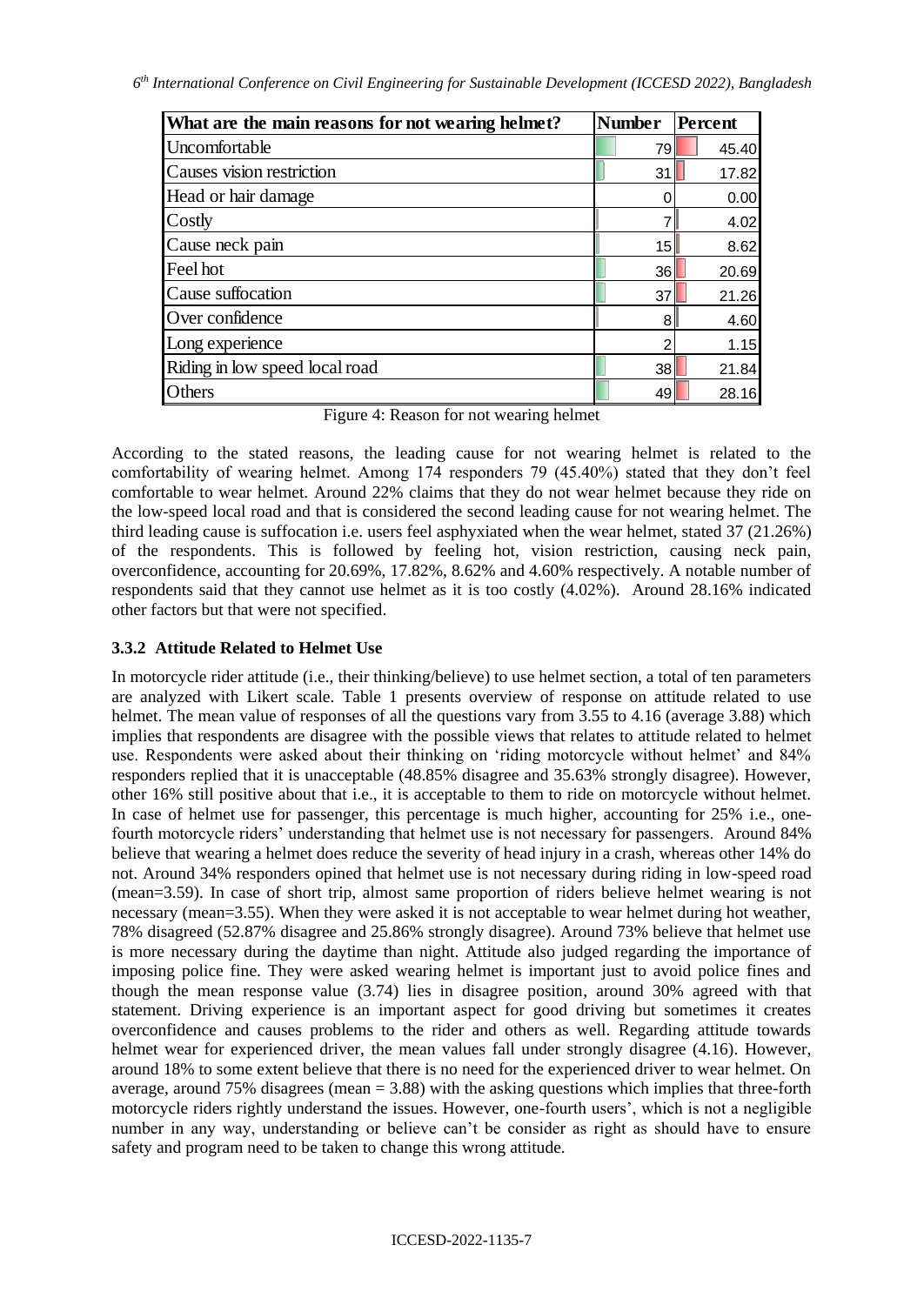| <b>Possible Views</b>                                                                                                      | <b>Strongly</b><br>Agree<br>$(\%)$ | Agre<br>e<br>$(\%)$   | <b>Neither</b><br>$(\%)$ | <b>Disagree</b><br>$(\%)$ | <b>Strongly</b><br><b>Disagree</b><br>(%) | <b>Mean</b> | <b>Standard</b><br><b>Deviation</b> |  |
|----------------------------------------------------------------------------------------------------------------------------|------------------------------------|-----------------------|--------------------------|---------------------------|-------------------------------------------|-------------|-------------------------------------|--|
| It is acceptable to ride on a<br>motorbike without a helmet                                                                | 6.32                               | 6.32                  | 2.87                     | 48.85                     | 35.63                                     | 4.01        | 3.65                                |  |
| Helmet use is not necessary for<br>passengers                                                                              | 4.02                               | 12.0<br>7             | 9.20                     | 43.10                     | 31.61                                     | 3.86        | 3.51                                |  |
| Wearing a helmet does not<br>reduce the severity of head<br>injury in a crash                                              | 6.32                               | 4.02                  | 5.17                     | 43.68                     | 40.80                                     | 4.09        | 3.71                                |  |
| Helmet use is not necessary<br>during riding in low-speed road                                                             | 5.75                               | 15.5<br>$\mathcal{L}$ | 13.22                    | 44.83                     | 20.69                                     | 3.59        | 3.26                                |  |
| Helmet use is not necessary for<br>children                                                                                | 2.87                               | 5.17                  | 9.20                     | 43.68                     | 39.08                                     | 4.11        | 3.70                                |  |
| Wearing a helmet is not<br>necessary when riding a short<br>trip                                                           | 4.60                               | 18.3<br>9             | 14.37                    | 43.10                     | 19.54                                     | 3.55        | 3.21                                |  |
| It is not acceptable to wear<br>helmet during hot weather                                                                  | 2.30                               | 6.32                  | 12.64                    | 52.87                     | 25.86                                     | 3.94        | 3.52                                |  |
| Helmet use is more necessary<br>during the daytime than night                                                              | 6.32                               | 7.47                  | 13.22                    | 46.55                     | 26.44                                     | 3.79        | 3.44                                |  |
| Wearing helmet is important<br>just to avoid police fines                                                                  | 5.17                               | 14.3<br>7             | 11.49                    | 39.66                     | 29.31                                     | 3.74        | 3.40                                |  |
| There is no need for the<br>experienced driver to wear<br>helmet                                                           | 1.72                               | 2.30                  | 13.79                    | 43.10                     | 39.08                                     | 4.16        | 3.72                                |  |
| Note: Mean calculated considering Strongly $\Delta$ gree-1, $\Delta$ gree-2, Neither-3, Disagree-4 and Strongly Disagree-5 |                                    |                       |                          |                           |                                           |             |                                     |  |

### Table 1: Attitude Related to Using Helmet

#### Note: Mean calculated considering Strongly Agree=1, Agree=2, Neither=3, Disagree=4 and Strongly Disagree=5

### **3.3.3 Attitude Related to Driving Behavior**

The responses related to attitude on driving behavior of motorcycle rider are presented in Table 2. In the table, it shows that the mean response from all question about driving behavior is vary from 3.18 to 3.99 (average 3.66) which lies in between neither and disagree. This implies that most of the respondents are disagree with the possible views that relates to attitude related to driving behavior. Around 79% responders disagreed (50.57% disagree and 18.39% strongly disagree) with the statement that it is acceptable to drive a little faster if you are a good driver, in contrary remaining 31% still has this believe or attitude that driving little faster, in other word exceeding speed limit to a minimum extent is acceptable for good driver. In case of speed at intersection, around 36% attitude that there is no need to reduce at intersection if it seems clear. Driving in wrong side or violating traffic rules in case of group movement or following other users- here motorcyclists- around 79% disagreed (mean 3.99) but other 21% has this understating or attribute that it is acceptable. Around 65% responder disagreed with the statement that it is acceptable to receive any important phone call during riding/driving motorcycle. This implies that around 35% users have this believe that there is nothing wrong to receive important phone call while driving motorcycle. More fatalistic believe has been found in response to the question on reducing speed or yielding at crossing of pedestrian. More than 83% attitude that it is not necessary always to reduce speed or yield at pedestrian when they are crossing the road. In regard to the punishment for speeding or rule violation, there is no general consensus among the responders, almost fifty-fifty, with some inclination towards increasing of severe punishment. Around 53% in favour of increasing severe punishing for violation.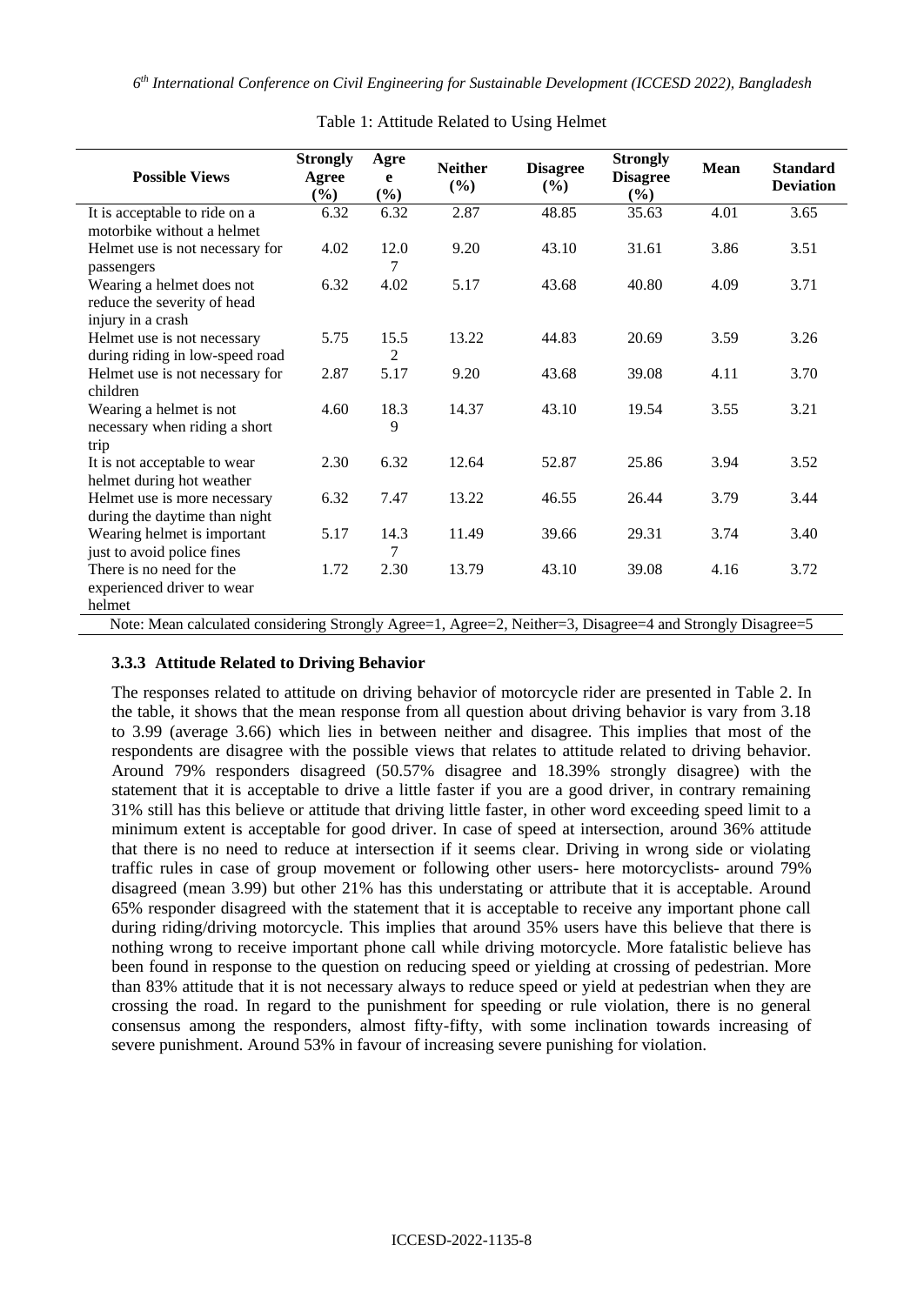*6 th International Conference on Civil Engineering for Sustainable Development (ICCESD 2022), Bangladesh*

| <b>Possible Views</b>                                                                                                              | <b>Strongl</b><br>y Agree<br>$(\%)$ | Agree<br>$(\%)$ | <b>Neithe</b><br>$r$ (%) | <b>Disagre</b><br>e(%) | <b>Strongly</b><br>Disagree $(\% )$ | Mean | <b>Standrd</b><br><b>Deviation</b> |  |
|------------------------------------------------------------------------------------------------------------------------------------|-------------------------------------|-----------------|--------------------------|------------------------|-------------------------------------|------|------------------------------------|--|
| If you are a good driver it is<br>acceptable to drive a little faster                                                              | 1.72                                | 21.26           | 8.05                     | 50.57                  | 18.39                               | 3.63 | 3.26                               |  |
| When the road is clear, there is no<br>need to reduce speed at<br>intersection                                                     | 5.17                                | 19.54           | 10.92                    | 44.83                  | 19.54                               | 3.54 | 3.21                               |  |
| If there are many motorcyclists<br>who are driving in wrong side or<br>violating traffic rules, it is<br>acceptable to follow them | 0.57                                | 10.92           | 9.20                     | 47.70                  | 31.61                               | 3.99 | 3.58                               |  |
| It is acceptable to receive any<br>important phone call during<br>riding/driving motorcycle                                        | 2.30                                | 20.69           | 11.49                    | 44.25                  | 21.26                               | 3.61 | 3.27                               |  |
| It is not necessary always to<br>reduce speed or yield at<br>pedestrian when they are crossing<br>the road                         | 4.02                                | 6.32            | 5.75                     | 55.17                  | 28.74                               | 3.98 | 3.58                               |  |
| Punishments for speeding or rule<br>violation should be more severe                                                                | 14.94                               | 23.56           | 14.37                    | 22.41                  | 24.71                               | 3.18 | 2.99                               |  |
| Note: Mean calculated considering Strongly Agree=1, Agree=2, Neither=3, Disagree=4 and Strongly Disagree=5                         |                                     |                 |                          |                        |                                     |      |                                    |  |

Tabel 2: Attitude Related to Driving Behavior

## **4. CONCLUSIONS**

Motorcycle itself poses high safety risk due to two wheelers instability and high manoeuvring capacity. Statistics shows that motorcycle is the main contributor of road traffic crashes and injuries in many developing countries including Malaysia, Vietnam, Cambodia etc. Bangladesh also is in a great danger due to rapid rise of motorcycle and its users in recent years. Though, in terms of ownership or population, share of motorcycle in Bangladesh still very low compared to some other developing countries (around 8 per 100 households and 7 per 1000 population), registered motorcycle has increased in an exponential manner in last five years, around 205% from 2015 to 2019 and currently it contributes around 67% of all registered motorized vehicle in Bangladesh. On the other hand, according to some published literature, Bangladesh has the highest death rate with 28.4 per Ten Thousand. Where, the second highest for Cambodia is 11.9 and then Lao 11.5. In 2017, 53 individuals were died and 19 harmed in 48 bike crashes in Dhaka city. According to official statistics motorcycle have almost 20% share in total vehicle crashes. Therefore, it is imperative to conduct in-depth analysis on motorcycle crash statistics to identify the motorcycle safety issues.

Use of helmet is one of the proven and most effect safety measures for bikers. Therefore, it is mandatory in many countries including Bangladesh. However, the use of helmet is a neglected issue to many motorcycle users. Therefore, there was a need to do an in-depth study on the use of helmet and the attitude and behaviour of user to use the helmet. This study evaluates the motorcyclist stated attitude and behaviour in urban areas of Bangladesh using questionnaire survey. Altogether 46 questions were asked including demography of the participants, reasons and situation for not wearing helmet, attitude related to Helmet use, attitudes related to driving behavior, Motorcyclists' behavior while riding on motorcycle. Attitude, and behaviour are measured using five scale points Likert scale. Due to current COVID 19 pandemic, online survey was made.

A total of 174 responses were analysed under different age ranging from 18 to 54+. However, majority of this is young people age ranged from 18 to 30 years, accounting for 25.29% from 18 to 24 and 39.66% from 24 to 30 age group. Among them 93.1% are male and remaining are female with different level of education, income, and profession. Around 20% responders are professional driver. Among non-professional, the major trip purpose of the responders is job, accounting for 25.86%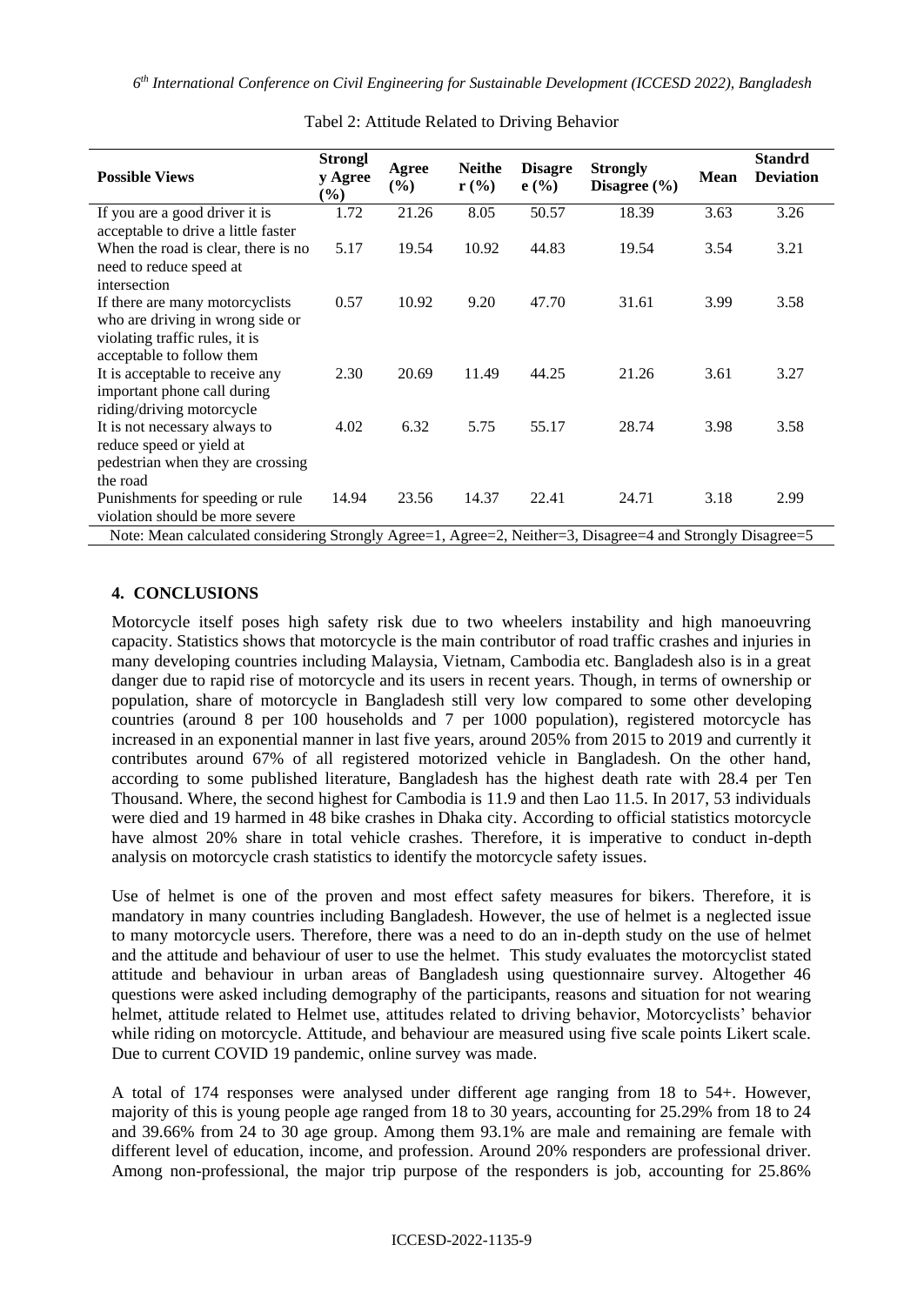followed by education, 16.9%. Responders are with different driving experience ranging from 1 to more than 10 years, 31% responders 3 to 4 years, followed by 24.71% 1 to 2 years, 17.82% 5 to 6 years. Around 27% responders have more than 7 years' experience, whereas 17% has received driving licence more than 7 years before. Even, around 7% have no driving licence yet. This implies that a significant number of motorcyclists riding motorcycle without license. In case of safety experience, more than one third (39.51%) respondents experienced at least one crashes in last one year (1 -2 crashes 32.76%, 3-5 crashes 5.17% and more than 5 crashes 0.57%). From safety point of view, this rate is very alarming and concerning as well.

In response to the question, 33.91% respondents claimed that they always wear helmet. Around 52.87% response that most of the time they were helmet followed by 9.77% who sometimes wear helmet. In field observation, in Dhaka city around 99% users wear helmet (driver 99.8% and passenger 91.8%). Barisal- Patuakhali Highway and Bakhergonj-Barguna Regional road helmet wearing rates is very low, representing only 45.7% and 17.5% respectively. In Dhaka-Mawa Road, more than 96% drivers were found with helmet, for passenger this figure is 75%. On the other hand, in Gaibandha, only 61% driver were observed with helmet. In case of passenger, it is only 20% i.e. around 80% passengers were found without helmet. In Mawa road and Gaibandha road, female motorcyclist helmet rate is higher than male. Almost 100% female drivers have found with helmet in both areas. In contrary, no female passenger has found with helmet, whereas there were significant number of female passengers or pillion riders in the motorcycle. More than 50% stated that they use full face closed helmet (53%) followed by open face helmet (39%) and half face closed (9%). According to field observation, in Mawa road, 45% are found with full face helmet, which is followed by full face (37%) and open face/hat 17%. In outside Dhaka city i.e. Gaibandha, there were no passenger with full face helmet. More than 25% have found with Open face or hat type helmet or cap. A significant number of riders have found with open face or hat (17% Mawa Road, 25% Gaibandha), which could be considered as non-standard in terms of safety point of view.

According to the statement, majority of the people usually do not wear helmet when they ride for a short trip, this is followed by during hot weather, whey they don't anticipate to meet police, when ride on a local road. Almost 63% responders stated that they normally avoid to or don't wear helmet when they are riding for a short trip. Around 15 % responders admitted this issue as a factor to avoid helmet, this is followed by riding on local road and others, accounting for 12.1 % and 6.3% respectively. Trip time or day factor also influences few responders for not wearing helmet, which are varies between 2.9 to 2.3 percent. The leading cause for not wearing helmet is related to the comfortability of wearing helmet. Around 40% stated that they don't feel comfortable to wear helmet. Around 22% claims that they do not wear helmet because they ride on the low speed local road and that is considered the second leading cause for not wearing helmet. The third leading causes is suffocation i.e. users feel asphyxiated when the wear helmet, stated 37 (21.26%) of the respondents. This is followed by feeling hot, vision restriction, causing neck pain, overconfidence, accounting for 20.69%, 17.82%, 8.62% and 4.60% respectively. A notable number of respondents said that they cannot use helmet as it is too costly (4.02%). Around 28.16% indicated other factors but that were not specified.

Regarding attitude to use helmet, the mean value of responses of all the questions vary from 3.55 to 4.16 (average 3.88) which implies that respondents are disagree with the possible views that relates to attitude related to helmet use. Around 84% opined that 'riding motorcycle without helmet' is unacceptable. However, other 16% is still positive about that. Around 84% believe that wearing a helmet does reduce the severity of head injury in a crash, whereas other 14% do not. Around 34% responders opined that helmet use is not necessary during riding in low-speed road (mean=3.59). In case of short trip, almost same proportion of riders believe helmet wearing is not necessary (mean=3.55). Around 73% believe that helmet use is more necessary during the daytime than night. Around 18% to some extent believe that there is no need for the experienced driver to wear helmet. On average, around 75% disagrees (mean  $= 3.88$ ) with the asking questions which implies that threeforth motorcycle riders rightly understand the issues. However, one-fourth users', which is not a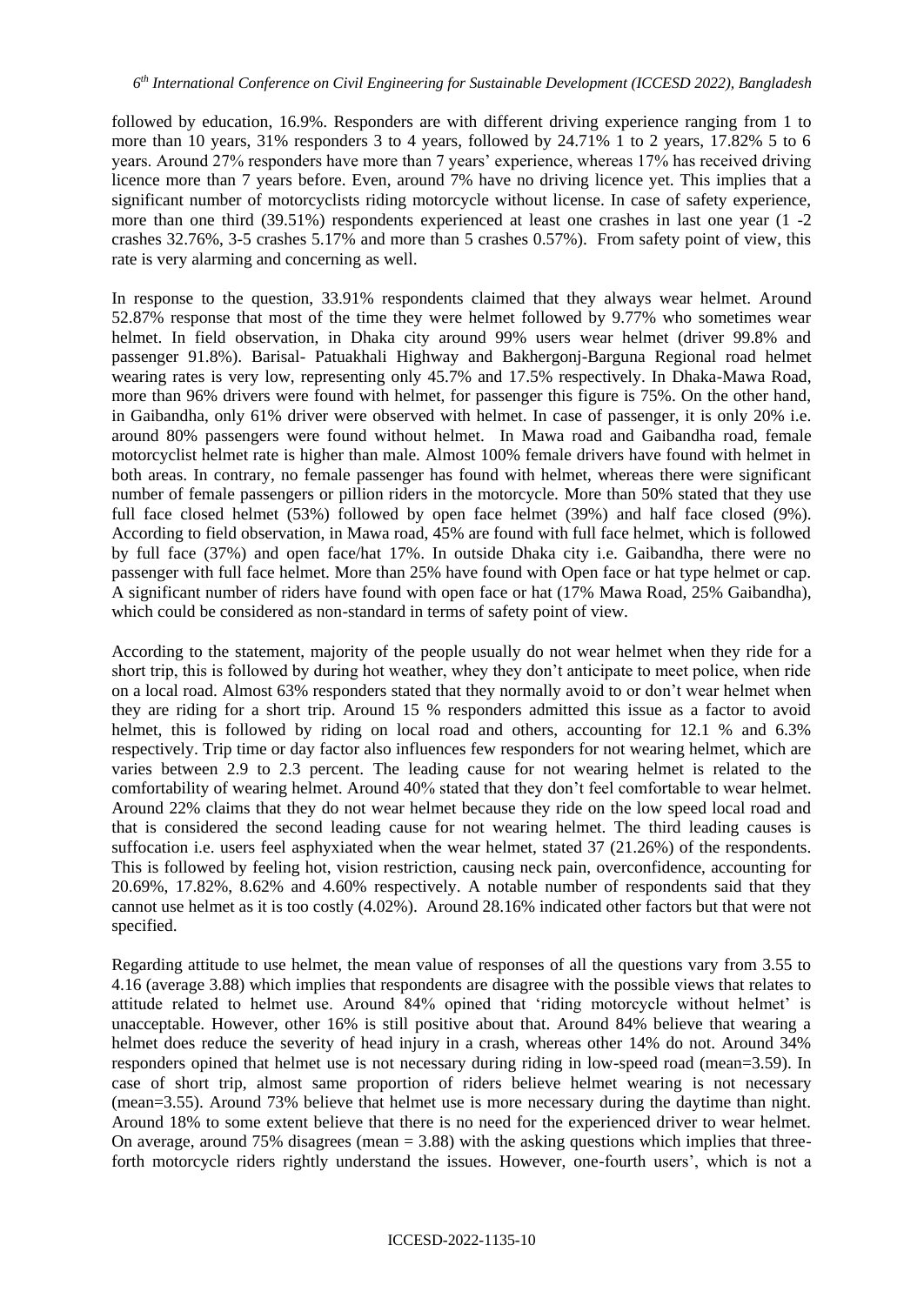negligible number in any way, understanding or believe can't be consider as right as should have to ensure safety and program need to be taken to change this wrong attitude.

For behavior, the mean response from all questions is vary from 1.48 to 2.26 which lie in between 'rarely' and 'often'. Regarding following road sign and marking, 25% responses implies that they violet road sign and marking to some extent. Around 25% responders also admitted that they often receive mobile calls while riding/driving the motorcycle, the mean value is around 2.06 just crosses the category rarely. On the other hand, more than 55% self-proclaimed that they carry pillion passenger without helmet.

This study presents the findings of analysis on motorcyclist safety and attitude and behaviour to using helmet. Due to COVID-19 pandemic fallout and time and resources constraints, the study could manage a limited number of samples. Increase sample size may provide better insight and would be useful to confirm the results presented here. The analysis could be extended through using different statistical tests to see the influence of different attributes on perception, attitude and behaviour of users. In addition, application of advance modelling technique e.g., Structural Equation Model (SEM), Principal Component Analysis (PCA) with more samples to analyse the motorcyclist's attitude and perception as well as behaviour could be future research options.

#### **ACKNOWLEDGEMENTS**

The Authors Would Like to Thank Md. Shifun Newaz, Assistant Professor, Accident Research Institute (Ari), Buet and Shahnewaz Hasanat-E-Rabbi Valued Contribution to Prepare and Finalize the Questionnaire.

### **REFERENCES**

- Akl, Ziad & Akl, Mona & Eriksson, Charli & Gifford, Mervyn & Dalal, Koustuv. (2018). Evaluating Helmet Use Among Motorcycle Drivers in Lebanon. *The Open Public Health Journal*. 11. 393- 400.
- BBS. (2011) District Statistics: Dhaka District. *Bangladesh Bureau of Statistics and Information Division*. Ministry of Planning. Government of the Peoples Republic of Bangladesh.
- BRTA. (2020). Number of Registered Motor Vehicles in Bangladesh (Yearwise). [Online] Available at: *[http://www.brta.gov.bd/site/page/74b2a5c3-60cb-4d3c-a699-e2988fed84b2/Number-of](http://www.brta.gov.bd/site/page/74b2a5c3-60cb-4d3c-a699-e2988fed84b2/Number-of-registered-Vehicles-in-Whole-BD)[registered-Vehicles-in-Whole-BD.](http://www.brta.gov.bd/site/page/74b2a5c3-60cb-4d3c-a699-e2988fed84b2/Number-of-registered-Vehicles-in-Whole-BD)* [Accessed 5 June 2020].
- Chalya, P. L., Mabula, J. B., Ngayomela, I. H., Kanumba, E. S., Chandika, A. B., Giiti, G., Balamuka, D. (2010). Motorcycle injuries as an emerging public health problem in Mwanza City, Tanzania: A call for urgent intervention. *Tanzania Journal of Health Research*, 12(4), 214-221
- Hadiuzzaman, M., Malik, D.G., Barua, S., Qiu, T.Z. and Kim, A., 2019. Modeling passengers' perceptions of intercity train service quality for regular and special days. *Public Transport*, *11*(3), pp.549-576.
- Houston, D.J. and Richardson Jr, L.E., 2007. Motorcycle safety and the repeal of universal helmet laws. *American Journal of Public Health*, *97*(11), pp.2063-2069.
- Kraus, J. (1994). The effect of the 1992 California motorcycle helmet use law on motorcycle crash fatalities and injuries.
- O'Donoghue, T., & Clarke, S. (2010). *Leading learning: Process, themes and issues in international contexts*. London: Routledge.
- Pervaz, S., Rahman, M. M., Hasanat-E-Rabbi, S., Uddin, M. I., & Rahman, M. M. (2019). A review of motorcycle safety situation in Bangladesh.. *5th International Conference on Civil Engineering for Sustainable Development (ICCESD)*, Khulna Univeristy of Engineering and Technology (KUET), Bangladesh.
- Rahman, F.N., 2012. Determinants of non-compliance in motorcycle helmet use in Bangladesh. *Injury prevention*, 18(Suppl 1), pp.A196-A196.